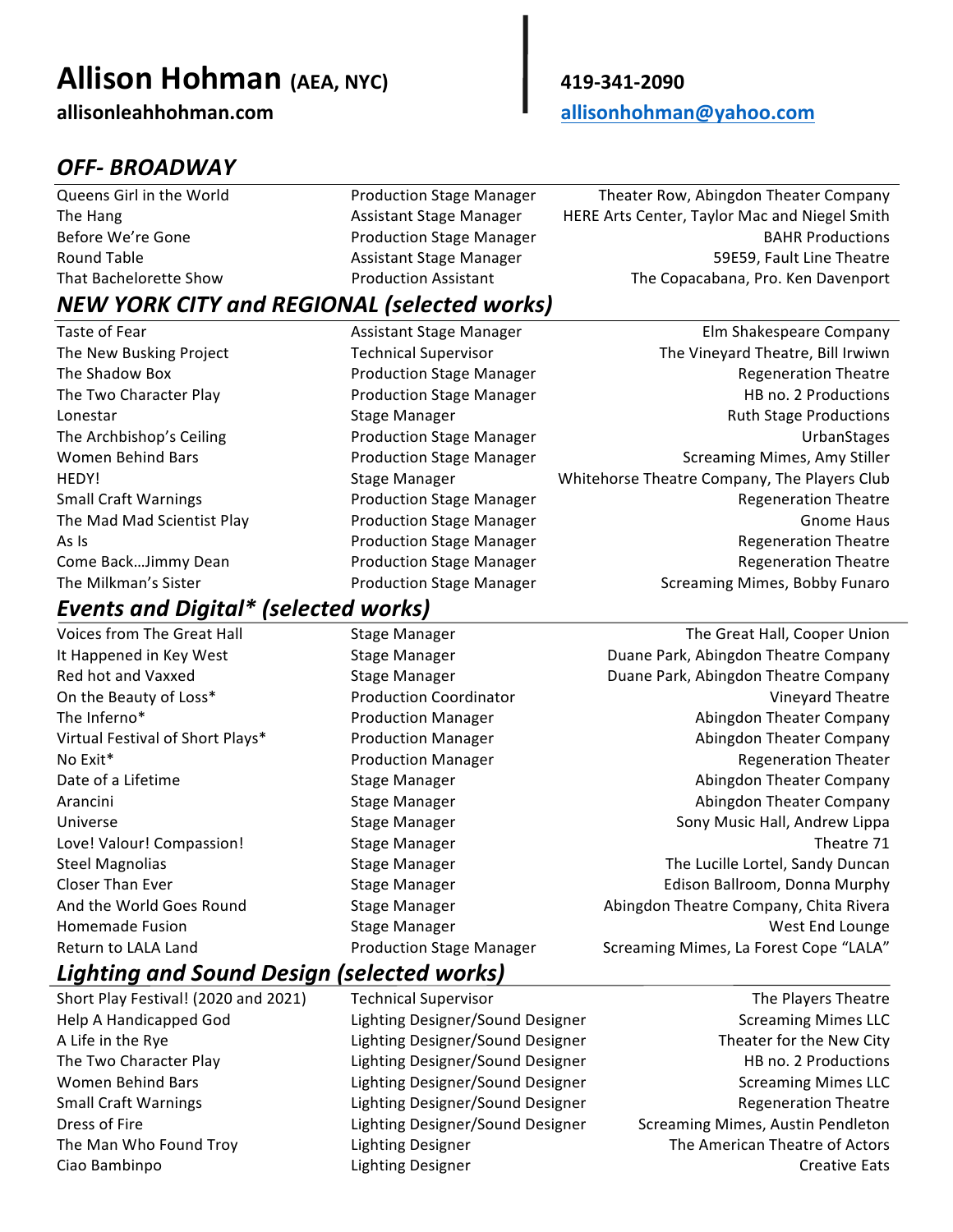#### **Other Professional Experience**

Titanique- Covid Safety Manager- Current The Players Theatre- Technical Operator- January 2020- January 2022 BAAD! Technical Director- August 2020- December 2020 Rogue Theater Festival: Founder and Artistic Director- August 2019, December 2020, July 2021, July 2022 13<sup>th</sup> St. Repertory Theater: Production Manager- August 2016- December 2020 Regeneration Theater: Resident Production Stage Manager- November 2017- Present The Players Theater: Resident Assistant Stage Manager- 2018 and 2019 Season The Gnome Haus: Company Manager and Resident Production Stage Manager- August 2017- January 2019 The American Musical Theatre Academy Resident Stage Manager: 2017-2019 Seasons Ice Theatre of New York Fall Season: Production Coordinator- 2018 New York Shakespeare Convention: Production Stage Manager- 2018 Stage Buddy: Theater Critic- 2017 and 2018 The Stage Manager Association: Member- 2017- Present

#### **Internship Experience**

Sleep No More (Stage Management Internship) Roundabout Theatre Company/Jim Carnahan (Casting Internship) Matt Murphy Productions (Producing Internship) The Sonnet Repertory Theater (Production Assistant Intern)

#### **Professional Skills**

Registered Fireguard, Covid Compliance Officer Certification, ETC Express Programming and Operation Proficient, Qlab Design and Operation Proficient, First Draft Revisions Proficient, Zoom and OBS Proficient, Passport Holder, Child Wrangling experience, Directing experience, Front of House and Box Office experience